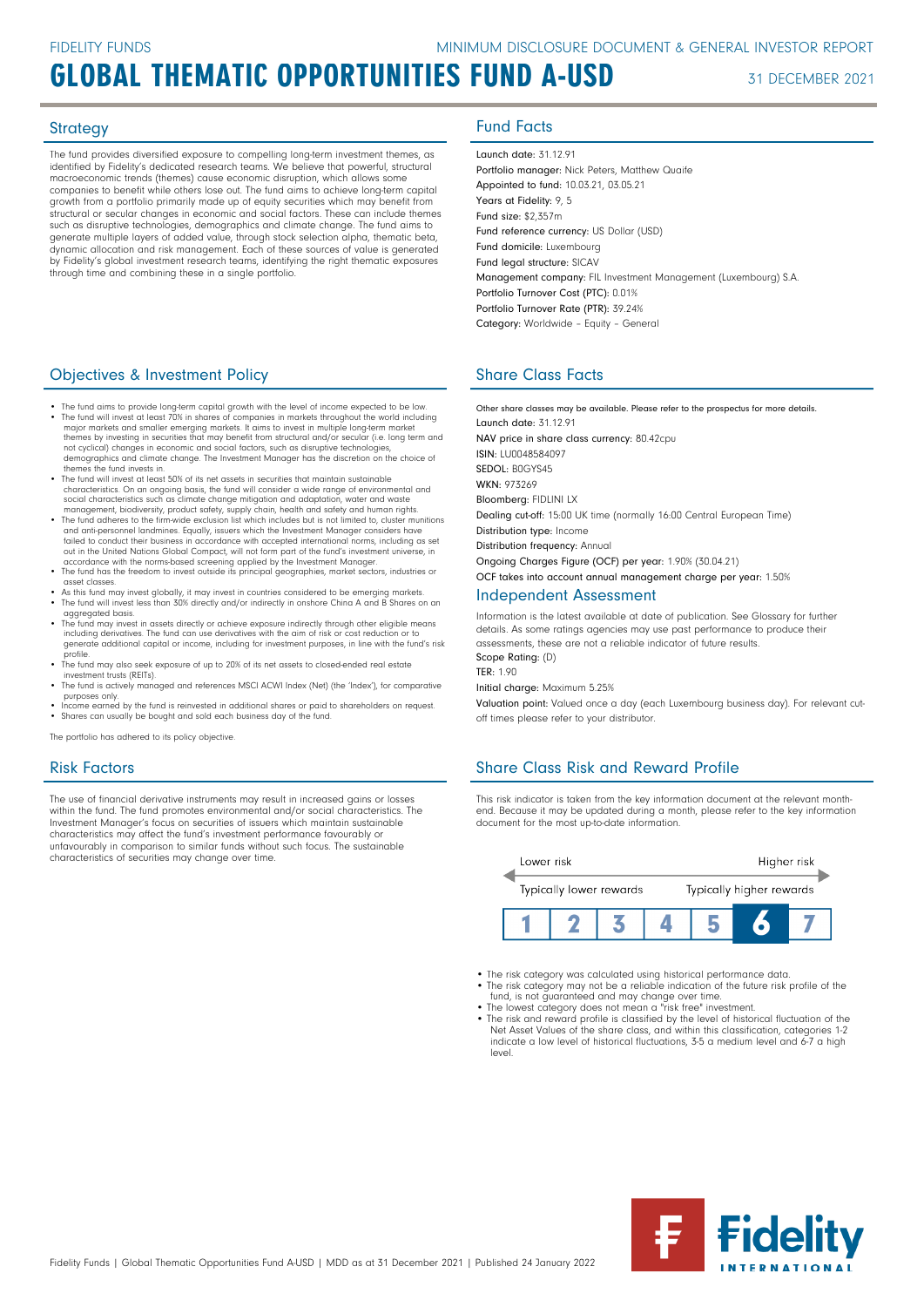Past performance is not a reliable indicator of future results. The fund's returns can be affected by fluctuations in currency exchange rates.

### Performance Comparator(s)

| Peer Group Universe        | Morningstar EAA Fund Global Large-Cap Blend Equity |
|----------------------------|----------------------------------------------------|
| Market index from 10.03.21 | MSCI ACWI Index (Net)                              |

Market index is for comparative purposes only unless specifically referenced in the Objectives & Investment Policy on page 1. The same index is used in the positioning tables on this factsheet. Where the effective date for the current market index is after the share class launch date, full history is available from Fidelity.

### Cumulative performance in USD (rebased to 100)



Performance is shown for the last five years (or since launch for funds launched within that period).

### Performance for calendar years in USD (%)







### Annual return in USD (%)

| Highest annual return | 52.99 (28.02.2010)  |
|-----------------------|---------------------|
| Lowest annual return  | -48.91 (28.02.2009) |

## Performance to 31.12.21 in USD (%)

|                         |                          |        |            |      |      |      | Since     |  |
|-------------------------|--------------------------|--------|------------|------|------|------|-----------|--|
|                         | 1m                       | 3m     | <b>YTD</b> | 1yr  | 3yr  | 5yr  | 31.12.91* |  |
| Fund cumulative growth  | 3.0                      | 4.1    | 16.0       | 16.0 | 56.3 | 65.5 | 709.8     |  |
| Index cumulative growth | 4.0                      | 6.7    | 18.6       | 18.6 | 75.5 | 96.2 | 890.9     |  |
| Fund annualised growth  | $\overline{\phantom{a}}$ | $\sim$ | $\sim$     | 16.0 | 16.0 | 10.6 | 7.2       |  |
| Index annualised growth | $\sim$                   | $\sim$ | $\sim$     | 18.6 | 20.6 | 14.4 | 7.9       |  |

The performance figures above include performance prior to the repurpose of the fund on 10 March 2021 from the legacy Fidelity Funds - International Fund. Before this date the performance was achieved in circumstances that no longer apply. Source of fund performance and volatility and risk measures is Fidelity. Performance is excluding initial charge.

Basis: nav-nav with income reinvested, in USD, net of fees.

Market indices are sourced from RIMES and other data is sourced from third-party providers such as Morningstar.

\*Performance commencement date.

### Definition of terms:

Annualised performance: Annualised performance show longer term performance rescaled to a 1 year period. Annualised performance is the average return per year over the period. Actual annual figures are available to the investor on request.

Equity: the percentage of the fund that is currently invested in the equity market.

Highest & Lowest return: The highest and lowest returns for any 1 year over the period since inception have been shown.

NAV: The net asset value represents the assets of a Fund less its liabilities.

Other: the value of any non-equity investments (excluding cash funds) expressed as a percentage of fund TNA.

Uninvested cash: this is 100% minus the fund's Equity exposure and minus Other. This leaves any residual cash exposure that is not invested in shares or via derivatives. % TNA: Data is presented as a percentage of TNA, which stands for Total Net Assets (the value of all the fund's assets after the deduction of any liabilities).

Fidelity Funds | Global Thematic Opportunities Fund A-USD | MDD as at 31 December 2021 | Published 24 January 2022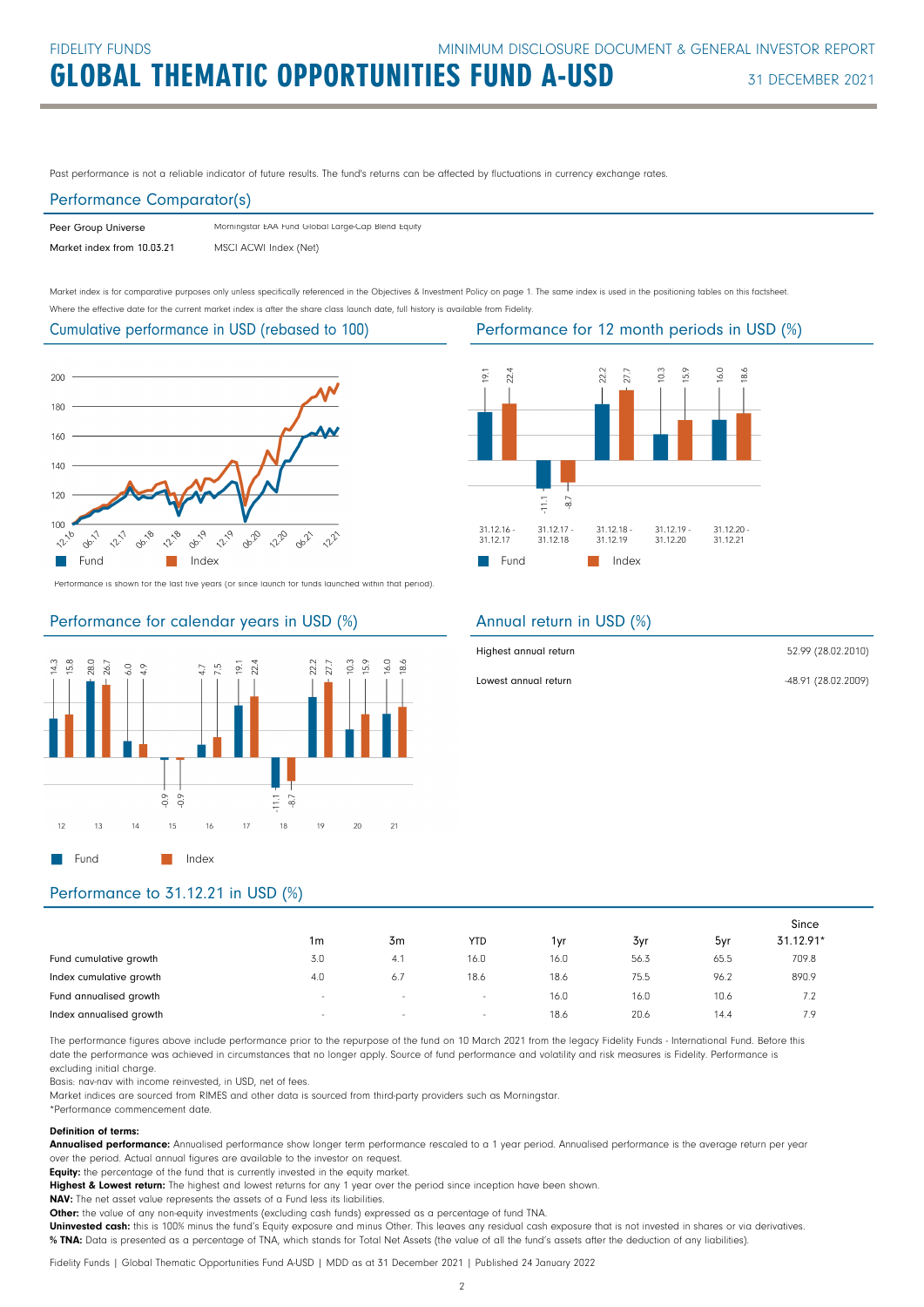| <b>GICS Sector</b>            | Fund  | Index | Relative |
|-------------------------------|-------|-------|----------|
| Information Technology        | 30.4  | 23.6  | 6.8      |
| Industrials                   | 13.5  | 9.6   | 3.9      |
| <b>Consumer Discretionary</b> | 11.1  | 12.4  | $-1.3$   |
| <b>Health Care</b>            | 10.7  | 11.7  | $-1.0$   |
| <b>Communication Services</b> | 5.3   | 8.6   | $-3.2$   |
| Financials                    | 5.0   | 13.9  | $-8.9$   |
| <b>Utilities</b>              | 4.2   | 2.7   | 1.5      |
| <b>Materials</b>              | 3.0   | 4.7   | $-1.6$   |
| <b>Consumer Staples</b>       | 2.0   | 6.8   | $-4.8$   |
| Energy                        | 1.3   | 3.4   | $-2.1$   |
| Real Estate                   | 0.0   | 2.7   | $-2.7$   |
| <b>Total Sector Exposure</b>  | 86.5  | 100.0 |          |
| Other Index / Unclassified    | 13.5  | 0.0   |          |
| <b>Total Equity Exposure</b>  | 100.0 | 100.0 |          |

### Geographic Exposure (% TNA)

|                                  | Fund  | Index | Relative |
|----------------------------------|-------|-------|----------|
| <b>USA</b>                       | 51.6  | 61.3  | $-9.8$   |
| China                            | 7.9   | 3.6   | 4.3      |
| Ireland                          | 7.7   | 0.2   | 7.5      |
| Japan                            | 4.3   | 5.5   | $-1.2$   |
| United Kingdom                   | 4.2   | 3.6   | 0.6      |
| Germany                          | 3.0   | 2.2   | 0.9      |
| Taiwan                           | 2.8   | 1.8   | 1.0      |
| France                           | 2.6   | 2.9   | $-0.3$   |
| Switzerland                      | 1.5   | 2.6   | $-1.0$   |
| Hong Kong                        | 1.4   | 0.7   | 0.8      |
| Others                           | 8.9   | 15.6  | $-6.7$   |
| <b>Total Geographic Exposure</b> | 96.1  | 100.0 |          |
| Other Index / Unclassified       | 3.9   | 0.0   |          |
| <b>Total Equity Exposure</b>     | 100.0 | 100.0 |          |

### Sector/Industry Exposure (% TNA) Market Capitalisation Exposure (% TNA)

| <b>USD</b>                       | Fund | Index | Relative |
|----------------------------------|------|-------|----------|
| $>10$ bn                         | 65.7 | 94.3  | $-28.6$  |
| 5-10 <sub>bn</sub>               | 8.5  | 4.0   | 4.6      |
| $1-5$ bn                         | 7.6  | 1.2   | 6.4      |
| $0-1$ bn                         | 0.6  | 0.0   | 0.6      |
| <b>Total Market Cap Exposure</b> | 82.4 | 99.5  |          |
| Index / Unclassified             | 13.6 | 0.5   |          |
| <b>Total Equity Exposure</b>     | 96.1 | 100.0 |          |

### Top Positions (% TNA)

|                                                        | GICS Sector                   | Geographic Location | Fund | Index | Relative |
|--------------------------------------------------------|-------------------------------|---------------------|------|-------|----------|
| ISHARES HEALTHCARE INNOVATION                          | <b>Financials</b>             | Ireland             | 3.4  | 0.0   | 3.4      |
| MICROSOFT CORP                                         | Information Technology        | <b>USA</b>          | 3.3  | 3.4   | $-0.2$   |
| ISHARES NSDQ US BIOTECH UCIT ETF                       | <b>Financials</b>             | Ireland             | 2.4  | 0.0   | 2.4      |
| APPLE INC                                              | Information Technology        | <b>USA</b>          | 1.7  | 4.2   | $-2.5$   |
| ALPHABET INC                                           | <b>Communication Services</b> | <b>USA</b>          | 1.6  | 7.4   | $-0.8$   |
| AMAZON.COM INC                                         | <b>Consumer Discretionary</b> | <b>USA</b>          | 1.4  | 2.2   | $-0.7$   |
| TAIWAN SEMICONDUCTOR MFG CO LTD Information Technology |                               | Taiwan              | 1.1  | 0.8   | 0.3      |
| ICON PLC                                               | <b>Health Care</b>            | Ireland             | 1.1  | 0.0   |          |
| THERMO FISHER SCIENTIFIC INC                           | <b>Health Care</b>            | <b>USA</b>          | 0.9  | 0.4   | 0.6      |
| ALIBABA GROUP HOLDING LTD                              | <b>Consumer Discretionary</b> | China               | 0.9  | 0.3   | 0.5      |

Methodology: A position combines all equity investments (including derivatives) linked to an issuing company. Derivatives are included on an exposure basis so they reflect the<br>equivalent underlying shares needed to generat